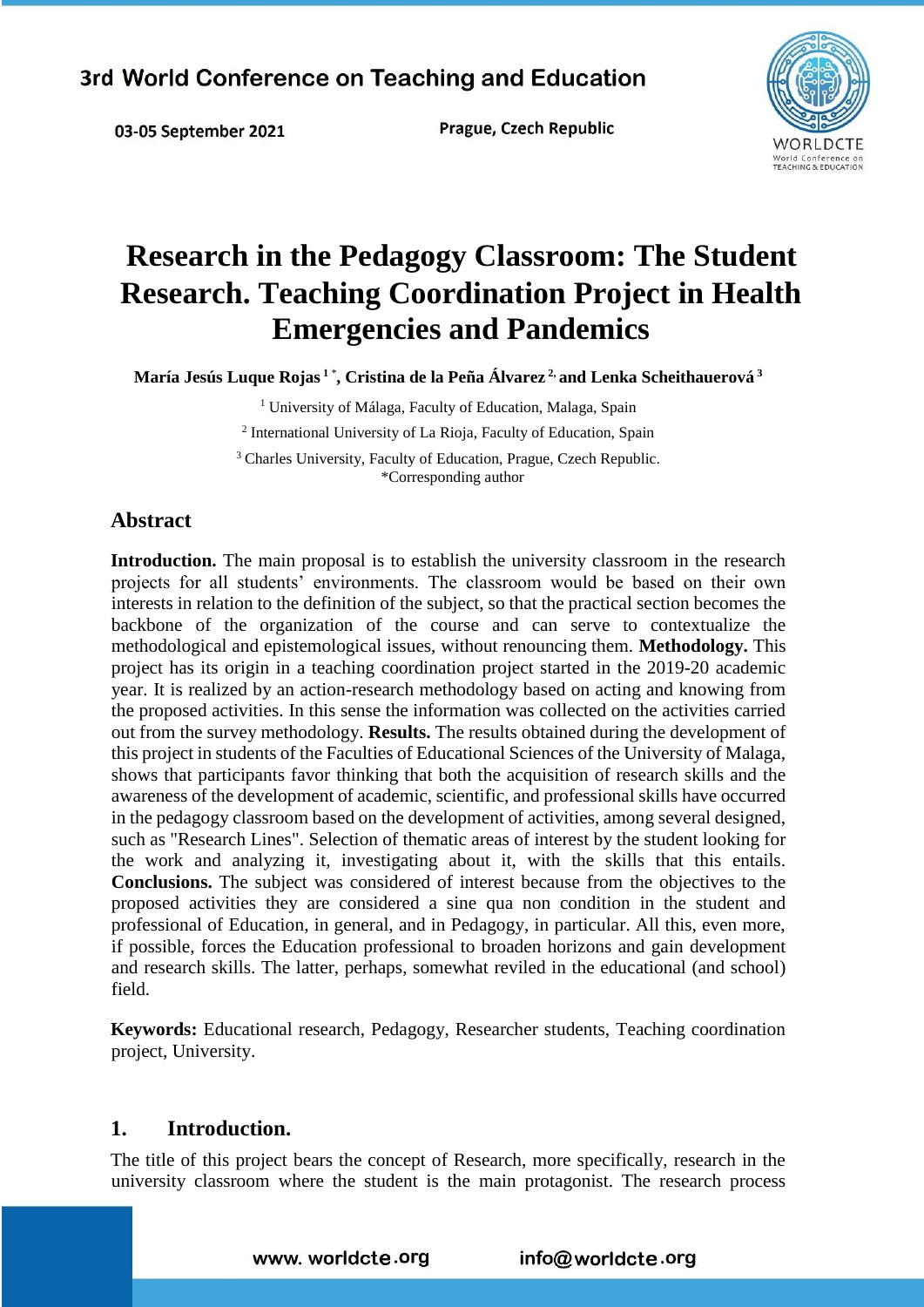03-05 September 2021

Prague, Czech Republic



involves investigating, analyzing, studying, delving into elements of interest or necessary at a given time. Therefore it is essential to highlight the students as the center of the research process.

As university professors of future education professionals, an extensive number of questions arise based on the fundamental interest of teaching in order to achieve "meaningful learning that strengthen in students the openness of understanding, freedom of thought and subsequently towards creativity" (Barale and Escudero, 2011, p.53).

The main proposal is to establish the university classroom focused on research projects for all students based on their own interests in relation to the definition of the subject so that the practical part becomes the backbone of the course organization and can serve to contextualize the methodological and epistemological issues, without renouncing them. This example may be of interest to the current dilemma of higher education in the social sciences between knowledge transfer and the development of competencies that offer a possible alternative (Jabbaz and Samper Gras, 2013).

This project has its origin in the teaching coordination project presented and started in the academic year 2019-20. Their continuity is considered necessary because, from the objectives to the proposed activities, they are considered a sine qua non for the students and the professionals of education in general and in pedagogy in particular.

**1.1 Teaching coordination project and student's research: theoretical framework.**  Currently, we live in a health emergency situation due to COVID-19, causing a pandemic, a cyclical situation, which has forced a change in the mental, physical, organizational structure ... in the vast majority of contexts, among them the University, specifically, in the face-to-face learning. Thus, there have been countless adaptations, modifications and not only in the content as in its transfer. Agreeing that it is not the same to teach or work with a content in a virtual way, to allowing us the expression "you to you" in the classroom .

All this and even more forces the Education professionals to broaden horizons and gain development and research skills. The latter, perhaps, complain in the educational (and school) field having the questions: *How can we obtain information about the impact of the pandemic situation on the socio-emotional development of early childhood education students? How can we respond to the effect produced by confinement on Secondary Education students? Do we know if teachers have felt competent in this situation of confinement due to COVID-19 in their teaching?* ... These and similar questions we could ask are partly answered from research work also te one that can be carried out by the pedagogue, from their skills, strategies, research competences.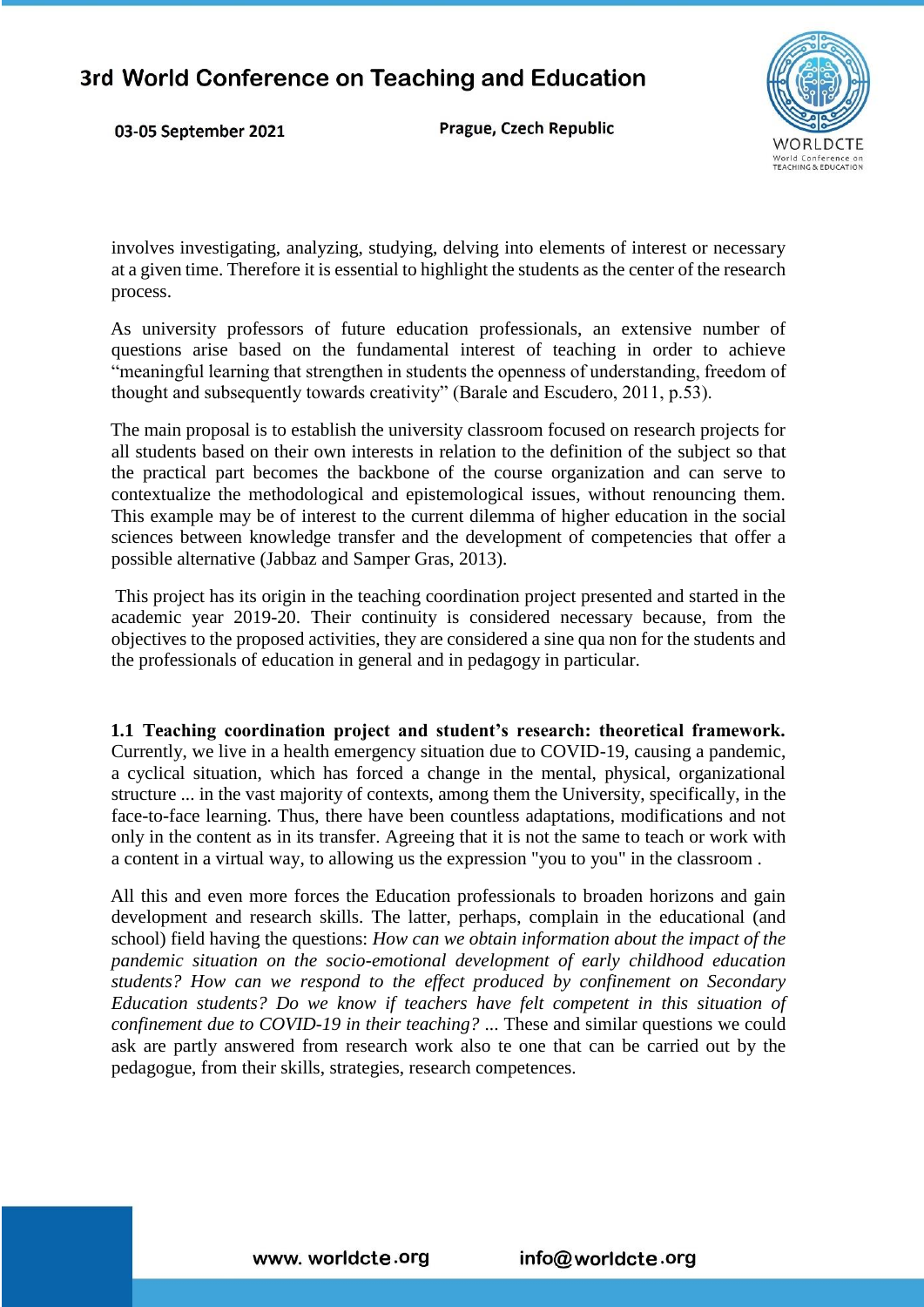03-05 September 2021

Prague, Czech Republic



Using the current health emergency situation, and not limiting ourselves, we need to work on research skills from its base in Pedagogy students. Based on basic skills and using the digital tools that improving work despite limiting situations such as the current moment.

The character and humanistic definition of this project is governed by Rogerian postulates, based on statements such as:

In my work as a counselor and psychotherapist, I found it increasingly rewarding to trust the client's ability to move toward self-understanding, allowing them to take constructive steps toward solving their problems. This happened when I managed to create a facilitating environment in which I projected myself with affection and authenticity (Rogers, 2016, p. 143).

This type of belief supposes that humanistic factor with which every Teaching-Learning process must have. As Rogers suggested, if he could carry it out with his patients, would it be possible with the student too? Answering this question seems easy, but it takes some investigation and research work in the classroom to check if this statement is correct.

As stated in the previous paragraphs, we will focus this project on a personal approach, an approach that we characterize in the nine points presented by Rogers (2016):

- 1. Preconditions. According to concepts such as self-concept or self-confidence, if a person considers himself safe for himself and others, he will be able to learn and transmit it.
- 2. Teachers share with the students the responsibility of the teaching-learning process.
- 3. Teachers provide resources to support the transfer of content and students' learning from a more theoretical point of view or from experience (their own or social).
- 4. Students are the protagonists and autonomous in their learning process.
- 5. A rich learning environment and context based on affection, authenticity, understanding and willingness to listen is preferred.
- 6. The main point is based on the constant support of the teaching-learning process.
- 7. Acceptance of students' own responsibility.
- 8. The evaluation of the student's learning and its extent is given by the student himself.
- 9. The environment defined by the previous points promotes and facilitatates learning favors a deeper climate, greater and better progress and the achievement of better levels and degrees of quality of life for the student.

Rogers (2016, p. 143) indicated statements by the students e.g. *"I do not know what I should learn, you are the expert"*, these kind of statements are currently known in the day to day of a regular class, specifically by part of students of the Degree in Pedagogy, those who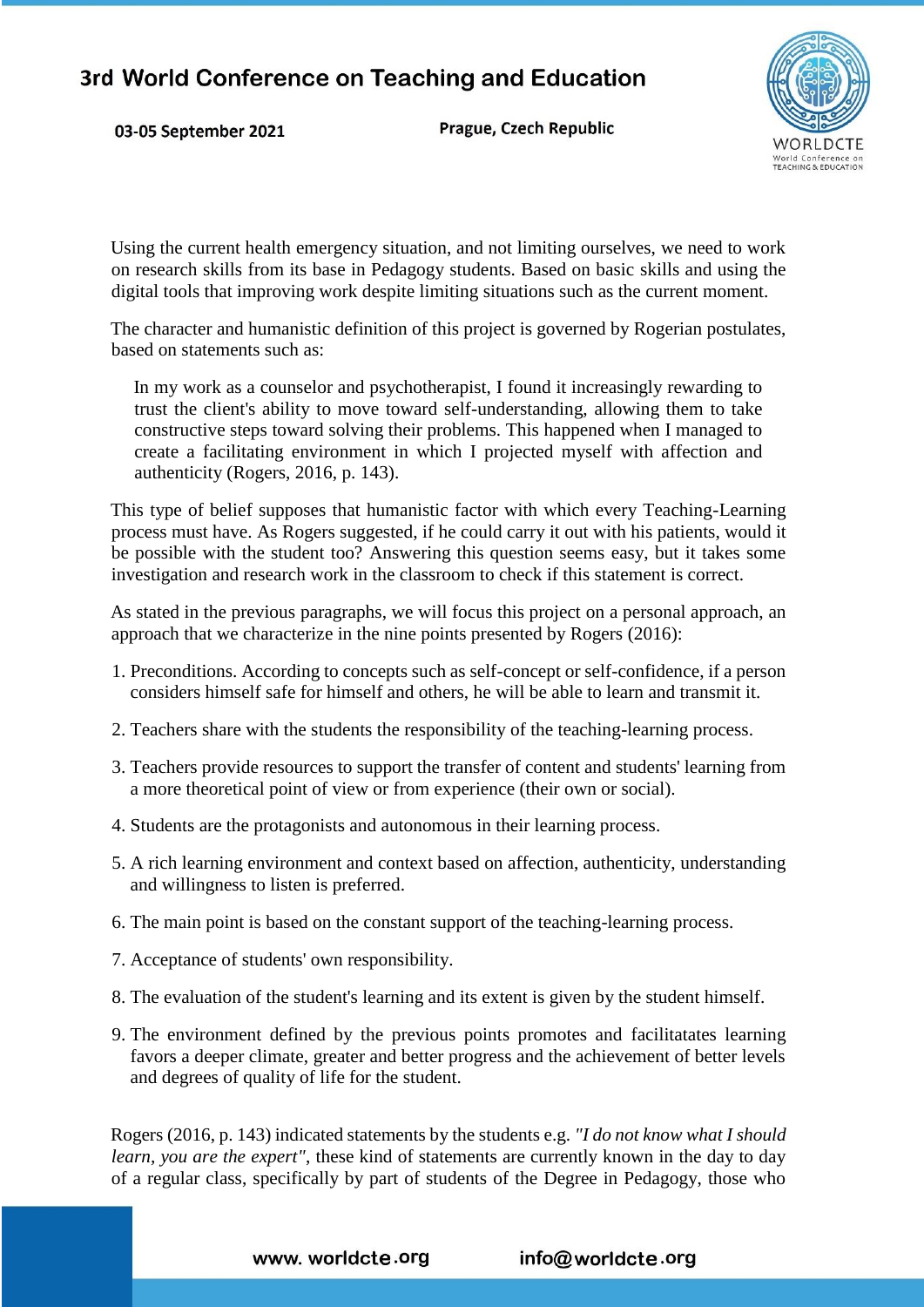03-05 September 2021

Prague, Czech Republic



indicate statements such as *"you have to tell me how much the work has to occupy", "*and *"how do I do an analysis of the article, should I follow all the steps equal to the example?", "it costs us our free time to think it out because usually we are used to being told what to do ".* Statements like this made us to propose analysis tasks that promote research competences and understanding of phenomena also on the part of the student.

Despite this, the student is afraid to accept control and responsibility for themselves, they find themselves in that difficult balance of asking for freedom and knowing how to manage or handle it, due to the confusion generated by responsible freedom (Rogers, 2016).

Due to this statements, it is necessary and mandatory to change to that personalized approach and education, helping the student to gain autonomy and self-confidence, feeling the support of the teacher, as a facilitator and the guide in their learning process.

The personalized approach presented in this project is none other than working from the characteristics that define a new perspective and discipline such as educational neuropsychology.

This project intendes that the students learn to be a protagonists in their learning, having skills and strategies that establish the content to work. Taking as origin the motivation, interest, participation, all from a neuropsychological perspective. It is, therefore, about the need to improve the Teaching-Learning processes, starting from both the teacher and the student's perspective. Part of the ideas presented here have already been evaluated and discussed with the students of the Educational Guidance course in the 2020-21 academic year, resulting in a great need for their implementation.

## **2. Methods**

#### **2.1. Objectives of the Project.**

- Rethink learning spaces: the freedom to create.
- **Example 1** Learn how to learn effectively. They must leave the essence and idea that everything is under the teacher's instructions without freedom. In order to meet the general goal, they must leave this permise.
- Use digital tools that support the development of research skills.
- Know how to work with the contents according to the different subjects and resources in the field of Pedagogy.
- Interview the students of Pedagogy to obtain information about what they would like to receive and how to work on it.
- **Bring the content of class work closer to the reality around us. Learn to differentiate** and control whether it is possible to define what is defined in the classroom and if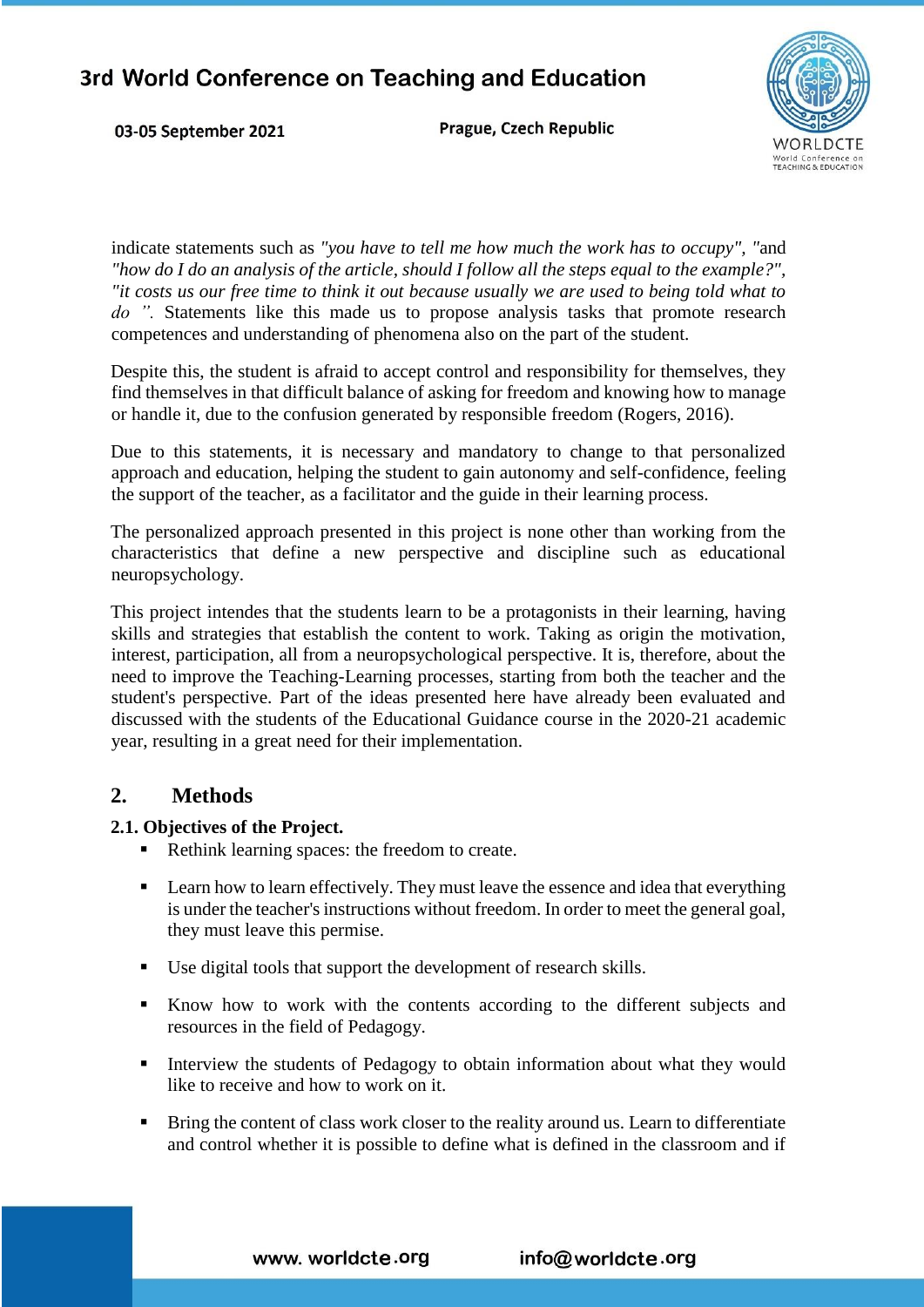03-05 September 2021

Prague, Czech Republic



it can be extrapolated to reality (school education, training and human resources in a society, youth center ...).

- Work on skills to know how to make decision and act in certain situations that could have a more or less everyday appearance.
- Transfer and create the premise of SEL (social emotional learning).
- Develop reflection skills beyond the merely instructive educational work in the classroom.

#### **2.2. Objectives of the Project.**

This research would correspond to a study or descriptive design by survey.

The research was carried out on a sample composed of students who were studying the third year of the MA degree in Pedagogy at the University of Malaga.

#### **2.3. Research design.**

Among the activities to be carried out we can point out the following:

- Activity 1: "To look for". Identification of the difficulties of students in making decisions regarding their work in the classroom (Faculty) and their projection of reality.

Activity 2: "Our interests". Collection of particular interests of students, to set a motivational structure. Whereas it will be the students themselves who will develop their own questionnaires to get to know each other (helping to work on thinking and reflection skills).

Activity 3: "We design". Design and development of activities by the students- for their work in the classroom and in their teaching-learning process.

Activity 4: "CREATE". Design of educational intervention strategies to enhance curiosity, emotions, decision-making ... Creative innovation workshop. We create (we believe in our idea and we create it), we recreate, educate and learn.

Activity 5: "Research Lines". Selection of thematic areas of interest by the students looking for the work and analyzing it, investigating about it, with the skills that this entails.

- Activity 6: "Free trainers". Design workshops or training courses (online, face-toface ...) as future pedagogues or education professionals.

Activity 7: "Essays". Presentation and application of the activities designed in the different subjects in Pedagogy, trying to transfer it to other degrees of CC.EE and trying to find that real experience in Early Childhood and Primary Education centers and Secondary Education Institutes collaborating with the project.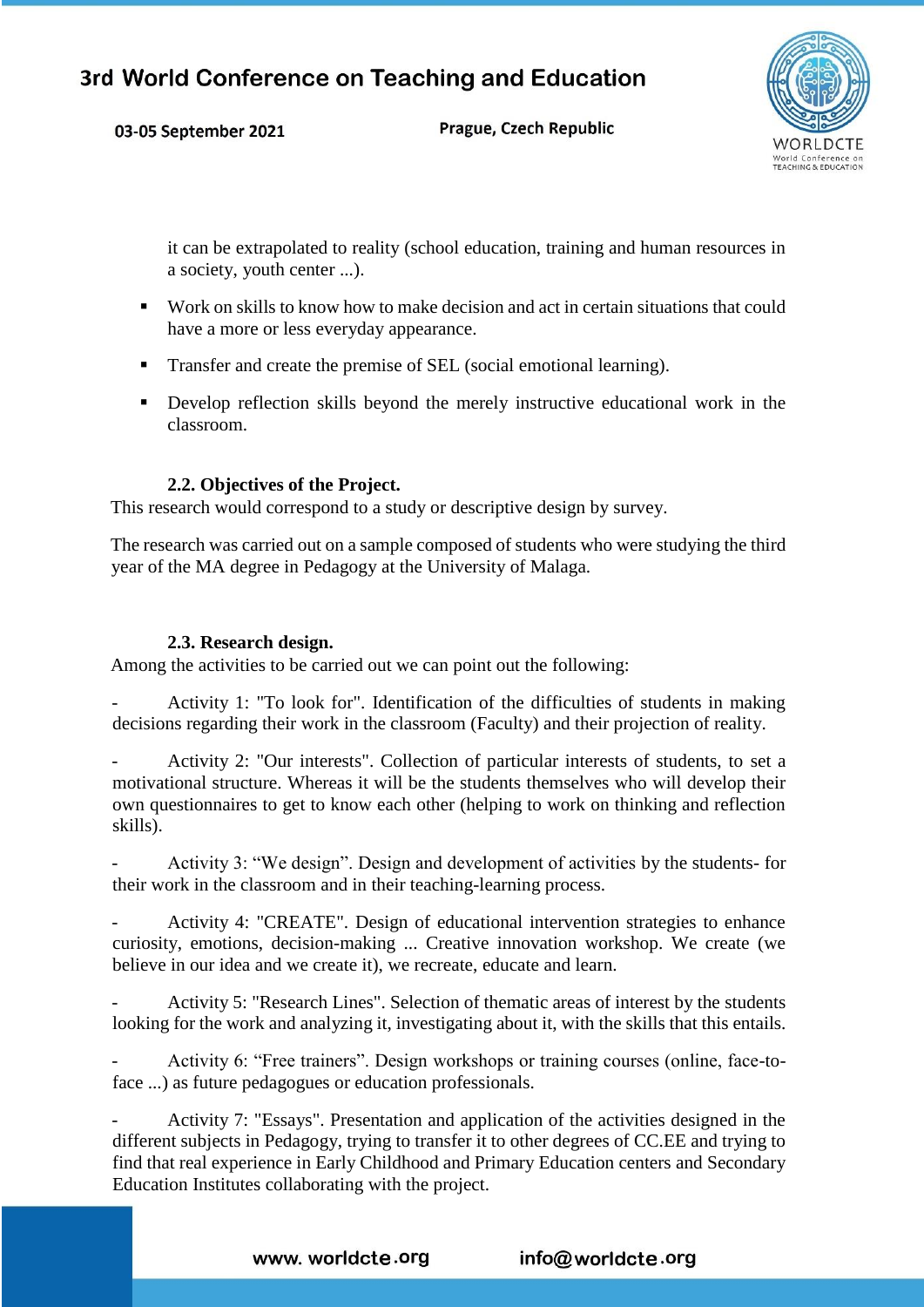Prague, Czech Republic



- Activity 8: "Visits". Participation of various personalities that the students feel close to, beyond great experts or personalities of great importance in various areas. Former students, professionals of the subject who bring reality to the classroom, recent graduates ...

Among the lines of teaching innovation that this project addresses are framed in:

- 1. Educational attention to students with Specific Educational Support Needs.
- 2. Teaching research.

03-05 September 2021

3. Integrative methodological proposals that promote multidisciplinary coordination, in one or more official degrees.

#### **3. Results.**

In the survey a series of activities was carried out, including completing a series of questions, importance and knowledge of the student's involvement and needs in the classroom and their learning. Likewise, the questions asked were defined based on the need to adapt teaching in times of health emergency - an online methodology, considering the importance of using different resources, acquiring new skills, among other elements.

Starting from a simple question such as whether they have felt comfortable in the classroom, we find the following results (figure 1):





What value have these data with respect to this study. Knowing this data looking for what this percentage of 92% resulted (adding the scores of values 4 and 5) obtained. A questions were formulated from which to obtain detailed information about the description and reasons they could provide about why that autonomy made them feel comfortable in the classroom (who would have scored 4 or 5 in the previous question). We can see the results in the following figure (figure 2).

*Figure 2: Some of answers of students about their satisfaction and comfortable.* 

www. worldcte.org info@worldcte.org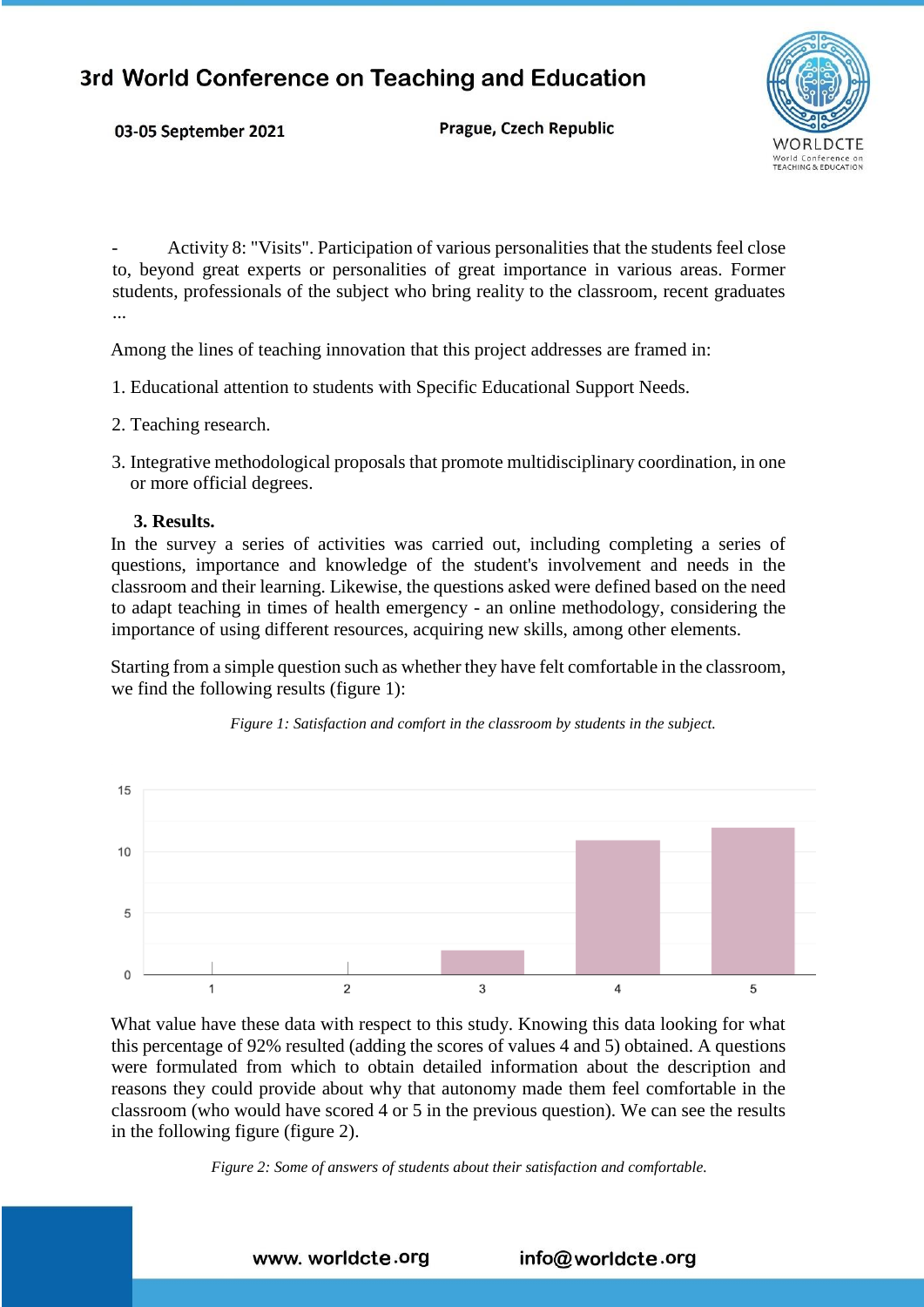03-05 September 2021

Prague, Czech Republic



Confidence and trust have been created during all classes. Where we have always been able to express what we thought without fear of being judged. He has always been understandable to us at all times

Good organization

For everyone's involvement

Because we carry out activities that bring us closer to real and current life, such as the practical cases that we will face as future professionals.

Assemblies, debates, group dynamics

In debates of my interest

During the exhibitions of the different thematic lines

Talks by professionals invited to class

The students answered the question about the importance and interest in the choice of themes and research areas in relation to the choice and autonomy in learning. The figure 3 - whether it was of interest to choose the thematic areas to work on and figure 4 - shows some of the reasons why that choice was important to them, resulting in 91.4% (adding the values 4 and 5) (figure 3) the importance of that choice:



*Figure 3: Importance of choice in student's topic of research in the subject.* 

On the other hand some of the collected answers the question why it was important to choose the topic to work on by oneself. The figure 4:



www. worldcte.org info@worldcte.org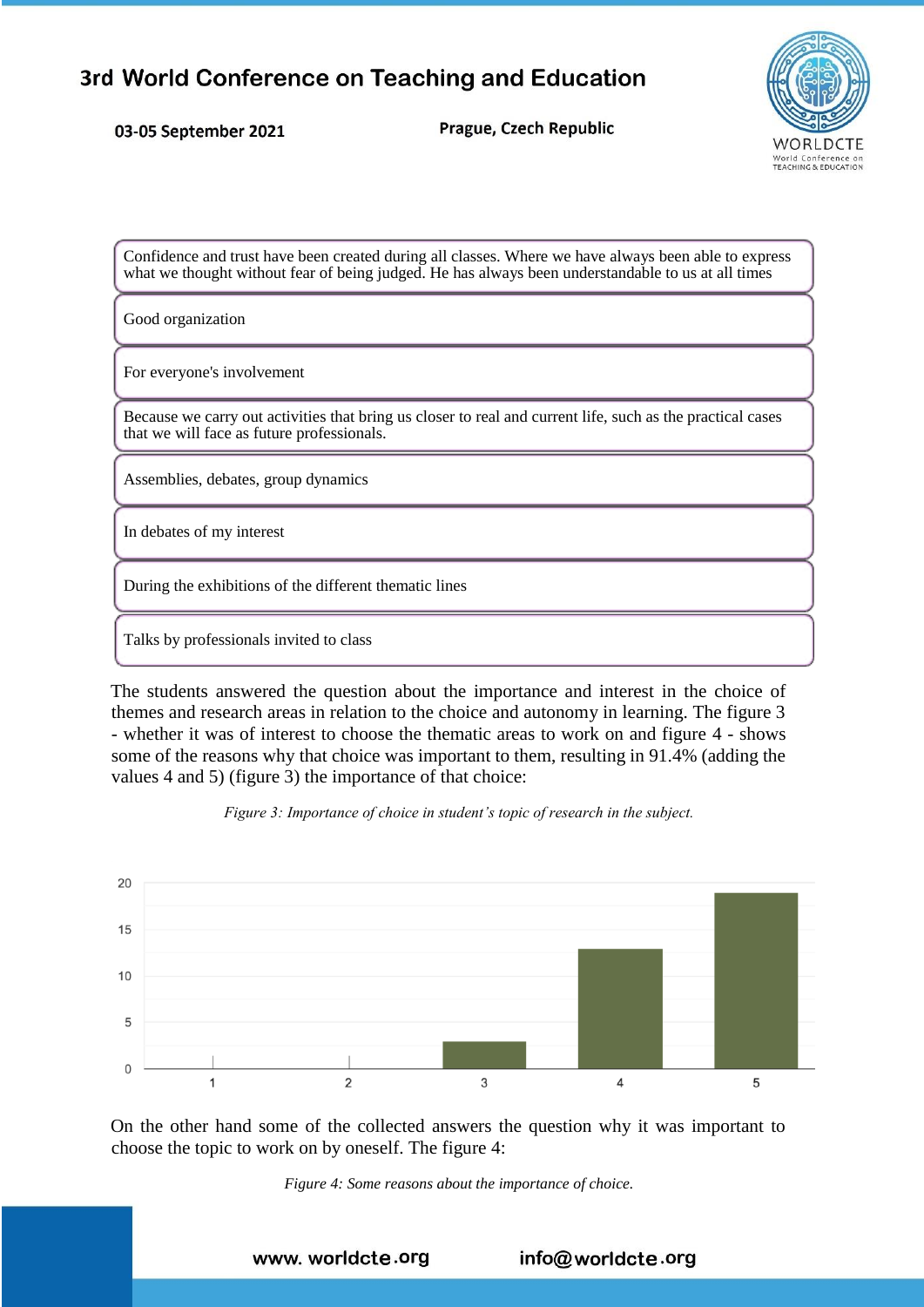#### 03-05 September 2021

Prague, Czech Republic



I think they are current issues and that they are going to affect us in our professional life.

Because they are essential knowledge for our work as educators.

Because by giving us freedom of choice, we work on aspects or themes that are in our interest to know and work on.

Because I see that it has been a free choice, not something imposed.

Because we have been able to work in depth on issues that interested us ourselves.

Because it allows us to find out about topics that are not given in class and are of our interest.

When one works from self -interest, learning is greater.

Regarding the need to adapt to the current health emergency situation students were asked about the usefulness of incorporating digital resources in their work on the subject, such as Canva, video creation, TikTok, Instagram, Podcast ... Figure 5 shows how 96% (adding the responses of values 4 and 5) of the responses highlight a clear need to use this type of resource that favors teaching.



*Figure 5: Usefulness of incorporating digital resources at work in the subject.*

Within the use of resources the question asked was about the preference in the choice and use of some of them, resulting in what is shown in figure 6, where the use of Canva stands out with 96%, followed by the use of TikTok (with 44%) and in third place with 32% in the video creation.

*Figure 6: What digital resource that you have used for your work, would you highlight.*

#### www. worldcte.org info@worldcte.org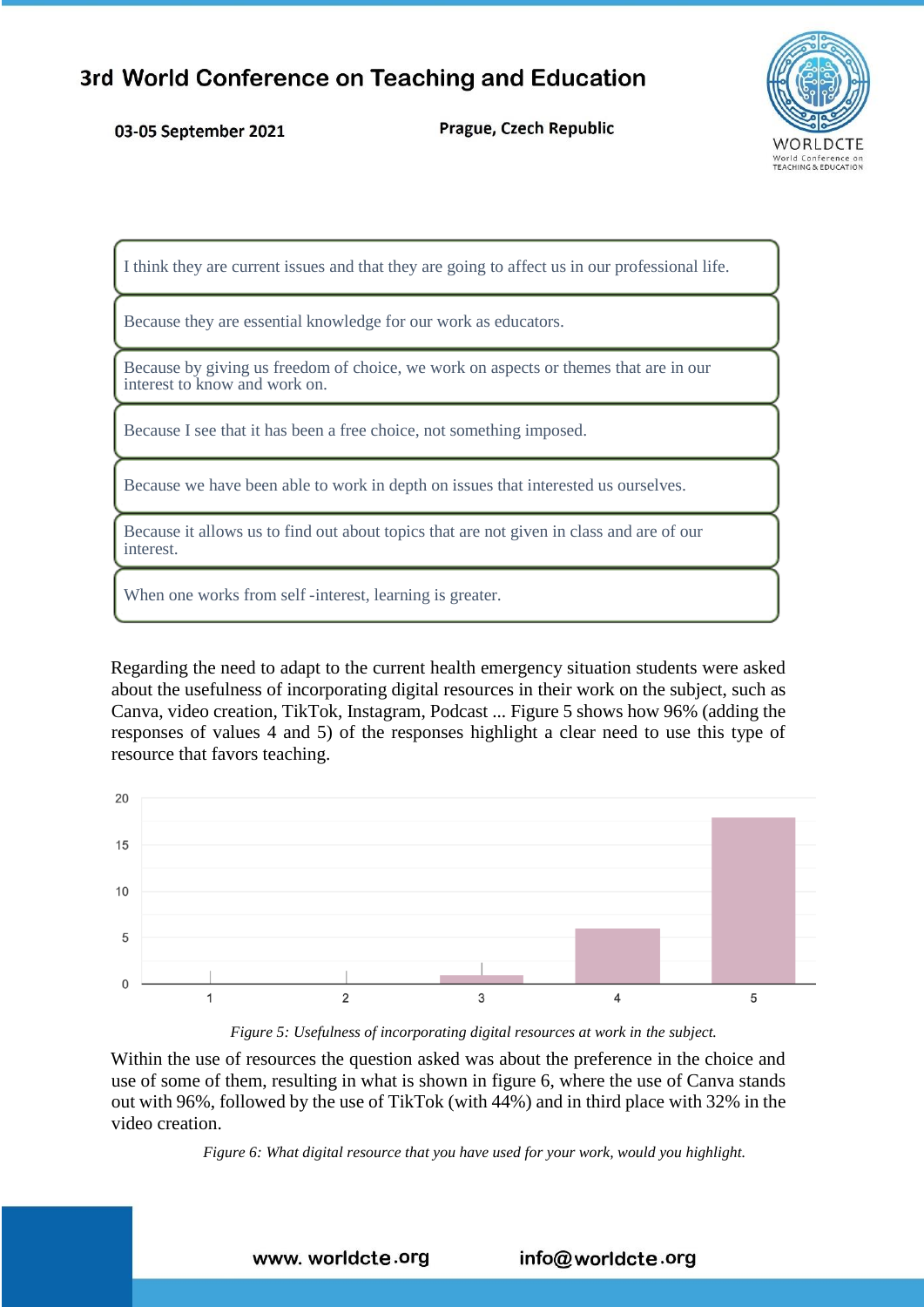

#### 03-05 September 2021

Prague, Czech Republic



Responses of the question why did they choose these tools (figure 7).

*Figure 7: Some reasons why students decided to use App and resources in online classes.*



Having these data, we asked about the visits in the classroom throughout the semester (figure 8). In this way, there was information about the different contributions of professionals in the field of Pedagogy (Álvaro) specifically Sports Pedagogy with the visit of Pedaresi Sport. Former students such as Marta and Alba, who contributed extensive

#### www. worldcte.org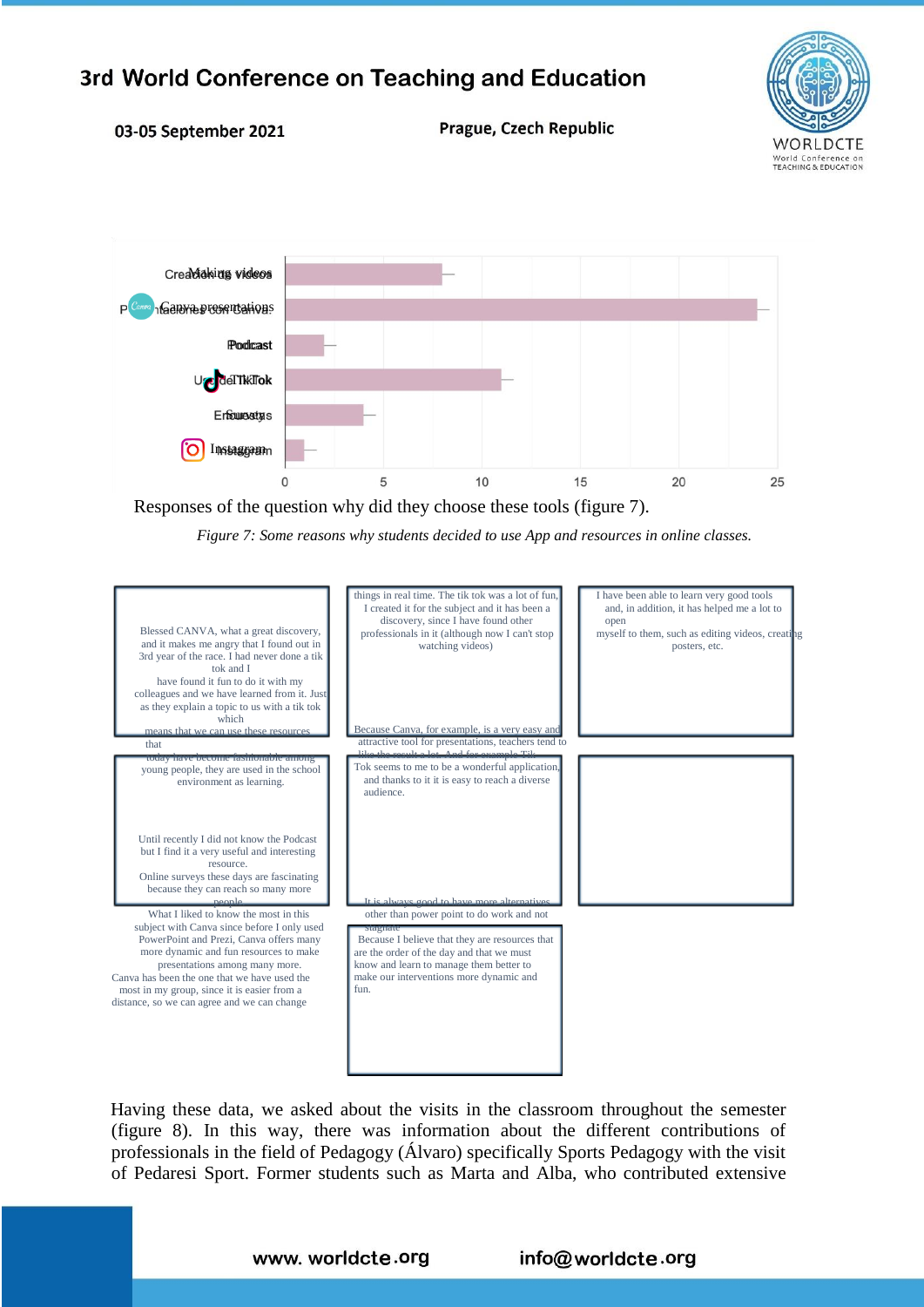

03-05 September 2021

Prague, Czech Republic

information on different services and experiences throughout the studies (training courses, internship scholarships ...) and their possibilities, along with providing information of using different resources and online tools, in addition to the experience with the Final Project of the degree (Alba). Finding the bulk of the responses in the positive options e.g.: *"helped me broaden ideas" "it gave me a lot".*

*Figure 8: Assessment of the contributions of the different visits to the classroom.*



Some answers shows the assessment and importance of the visits of professionals to the subject - included in figure 9. An activity was adapted also to the online format, inviting and sharing the link of the session to the participants along with the option for those who could not attend, with a video recording of themselves, explaining their work area and providing suggestions, ideas… to the students.



| Thanks to the visits that have been<br>Personally, the one I got most carried out in the subject, I have<br>it is a living testimony of the<br>been able to learn about other areas<br>of pedagogy that I was unaware of. | involved with was Alba, because I<br>Because they have been one more<br>door to knowledge and concepts<br>think<br>student body and the desire to work<br>that I did not know, as well as new<br>ways of including pedagogy in life.<br>with care and professionalism.                                                                                                                                                                                             |
|---------------------------------------------------------------------------------------------------------------------------------------------------------------------------------------------------------------------------|--------------------------------------------------------------------------------------------------------------------------------------------------------------------------------------------------------------------------------------------------------------------------------------------------------------------------------------------------------------------------------------------------------------------------------------------------------------------|
| They were all very different and<br>very useful knowledge. I<br>not choose the best or the<br>because they all had their<br>contribution, more or less important<br>knowledge, from my point of view.                     | Everyone has contributed positive<br>things to the training, on the one<br>The visits in class have been very provided<br>hand by relaxing us and on the<br>interesting to me, since they have could<br>other by making us see that there<br>not been boring at all and very worst<br>domblete with information that I<br>are more ways out than we think<br>did not know.<br>and paint us, that everything is a<br>matter of desire and<br>enthusiasm for what we |

like.

www. worldcte.org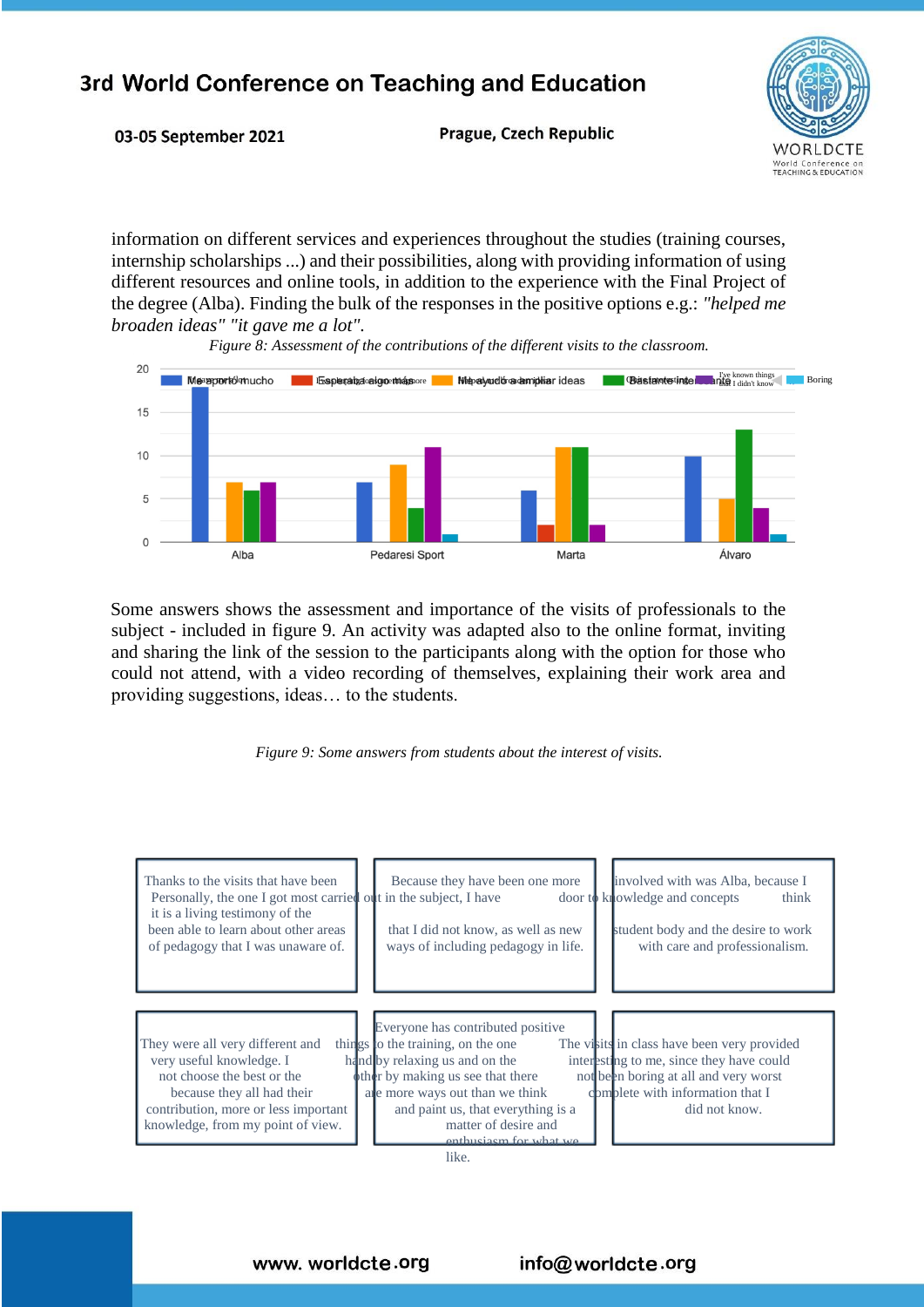03-05 September 2021

Prague, Czech Republic



### **3. Discussion**

By observing the obtained data, it would be interesting to continue this work, where the student feels comfortable and satisfied with his learning, among other things because he feels as part of the subject, in its conception and development. Therefore it is interesting to continue this study, considering to expand the study sample and including new activities, tools and resources to strengthen the research role of the students in the classroom.

The teacher is the one who must carry out the processes of reflection and regulation of knowledge based on knowing students in his classroom. Students may show frustration when learning certain subjects such as mathematics, which can be manifested by reluctance, rapid completion of activities, loss of attention and interest in primary school students.

Continuing with this type of argument, Serpati and Loughan (2012) replicated a previous study (Pickering and Howard-Jones, 2007) where the question was knowledge and involvement of teachers in terms of contents in Neurosciences applied to Education using researcg techniques. These authors came to conclusions similar to the previous study and obtained results related to the enthusiasm that prevails for neuroscience and education (Luque-Rojas, 2016, 2017, 2019).

As some models of innovation in education suggest, such as the model for school improvement from Leithwood et al. (2006, 2012) or Sengeova (2004, 2014) (Medina, 2015) profound change to improve educational institutions. This type of work helps us to meet the need to recognize the value of change and projection in the integral development and training of people (not only students but also teachers, families ...) who are trying to involve the entire educational community in change. We therefore believe that the fact that we work on research in the classroom, in addition to understanding how to find out what validity, reliability ..., involves enriching certain skills of the student in the academic process, but also professional, social and personal.

## **4. Conclusion**

The fact that we carry out and initiate the processes described in this project, based on the experience of unifying Neuroscience with Education, lies in improving human learning processes. Therefore, it is not only about including it in subjects or degrees based on educational sciences, but it can be extrapolated to a large number of degrees, since the ultimate goal is the optimization, improvement and development of our learning abilities, attitudes, skills or strategies.

The way we learn, thus, degrees related to the humanities, such as History, Philosophy, Art, Translation, Philology ..., to the social and legal sciences such as Law, Criminology ... Biological areas such as degrees related to basic sciences (Biology, Chemistry ...), health such as Medicine or Psychology, all this accumulation of areas of knowledge requires